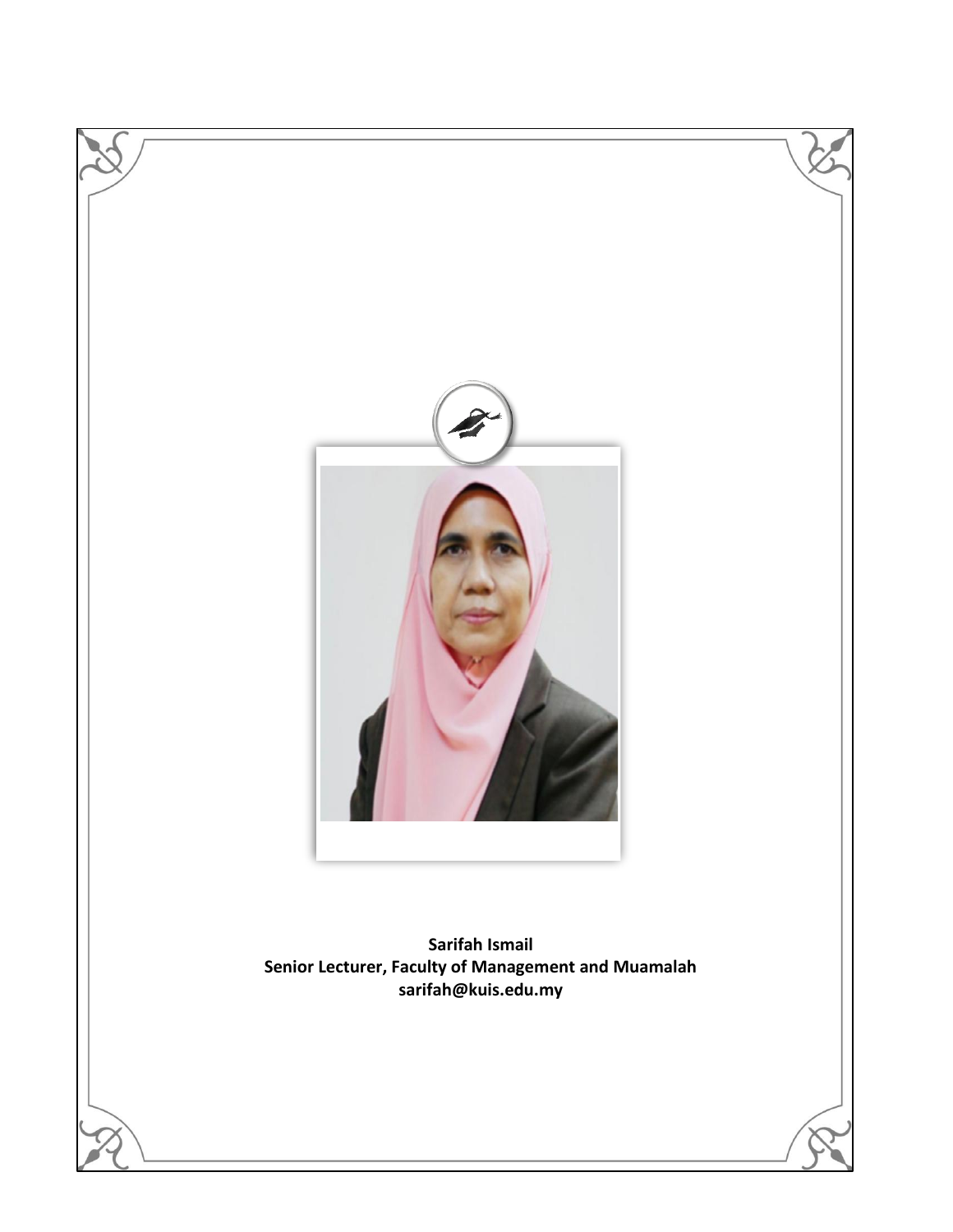|               | <b>NAMA</b>      |  |
|---------------|------------------|--|
| Tempat Lahir: | Raub Pahang      |  |
| Tarikh Lahir: | 17 Februari 1968 |  |
| Jantina:      | Perempuan        |  |
| Warganegara:  | Malaysia         |  |
| Jawatan:      | Pensyarah Kanan  |  |
|               |                  |  |
|               |                  |  |
|               |                  |  |
|               |                  |  |
|               |                  |  |
|               |                  |  |
|               |                  |  |
|               |                  |  |
|               |                  |  |
|               |                  |  |
|               |                  |  |
|               |                  |  |
|               |                  |  |
|               |                  |  |
|               |                  |  |
|               |                  |  |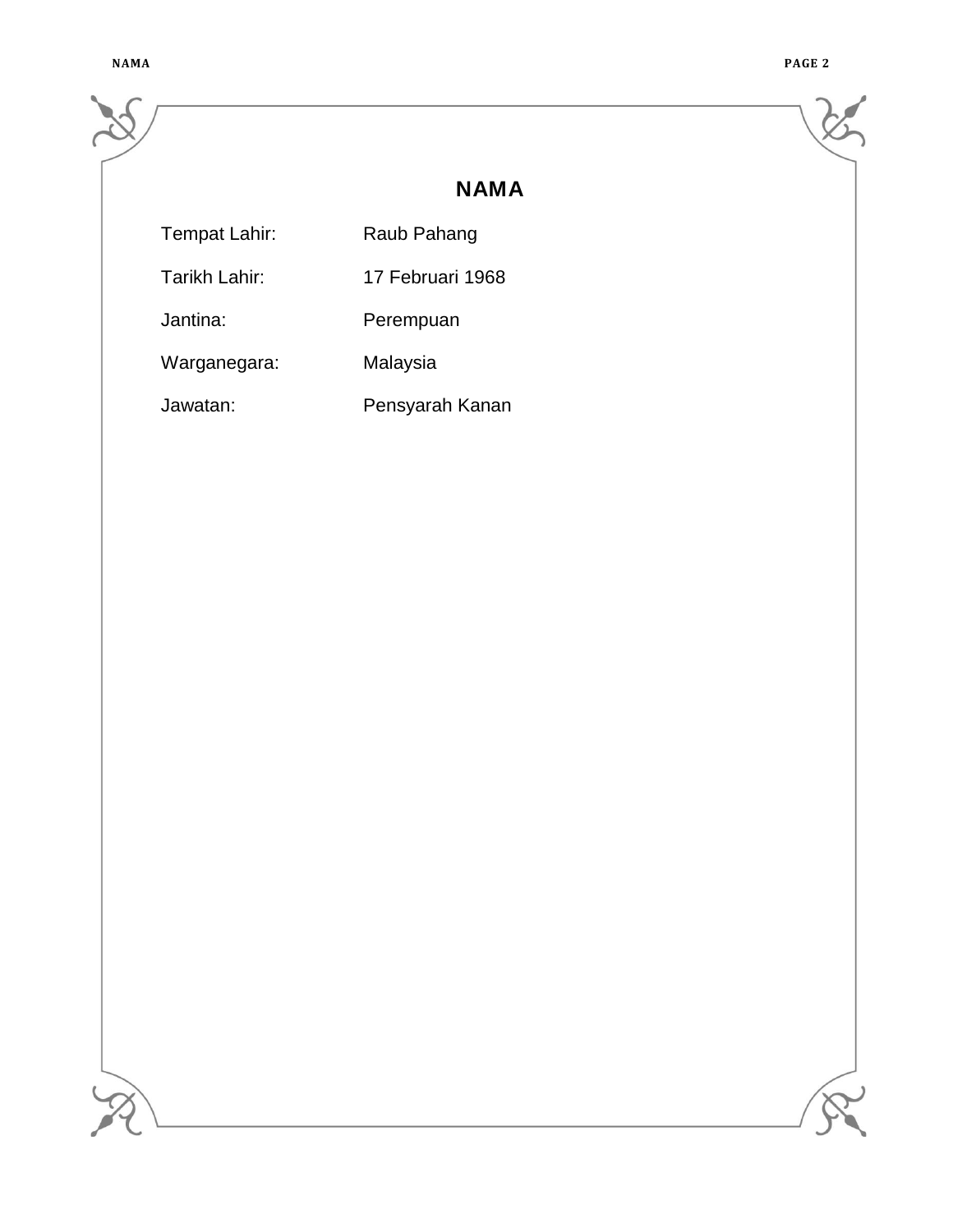| <b>KELAYAKAN AKADEMIK</b>                                                                                                                                          |           |
|--------------------------------------------------------------------------------------------------------------------------------------------------------------------|-----------|
| Universiti Kebangsaan Malaysia (UKM)<br><b>Doktor Falsafah</b>                                                                                                     |           |
| Title of thesis; Relationship between Corporate Social Performance and Financial<br>Performance: Role of Institutional Ownership and Board Independence. Malaysian |           |
| Evidence.                                                                                                                                                          | 2015      |
| University Teknologi Mara (UiTM)<br>Sarjana Perakaunan                                                                                                             | 2003      |
| University Teknologi Mara (UiTM)<br>Sarjana Muda Perakaunan                                                                                                        | 1995      |
| University Teknologi Mara (UiTM)<br>Diploma Perakaunan                                                                                                             | 1989      |
|                                                                                                                                                                    |           |
| <b>PENGALAMAN KERJA</b>                                                                                                                                            |           |
| 1. Pensyarah Universiti teknologi Mara (UiTM)                                                                                                                      | 1995-1998 |
| 2. Pensyarah Institut of Baitulmal (IPB)                                                                                                                           | 1998-2004 |
| 3. Pensyarah Kolej Universiti Islam Antarabnagsa Selangor (KUIS) 2004 - semasa                                                                                     |           |
|                                                                                                                                                                    |           |
|                                                                                                                                                                    |           |
|                                                                                                                                                                    |           |
|                                                                                                                                                                    |           |
|                                                                                                                                                                    |           |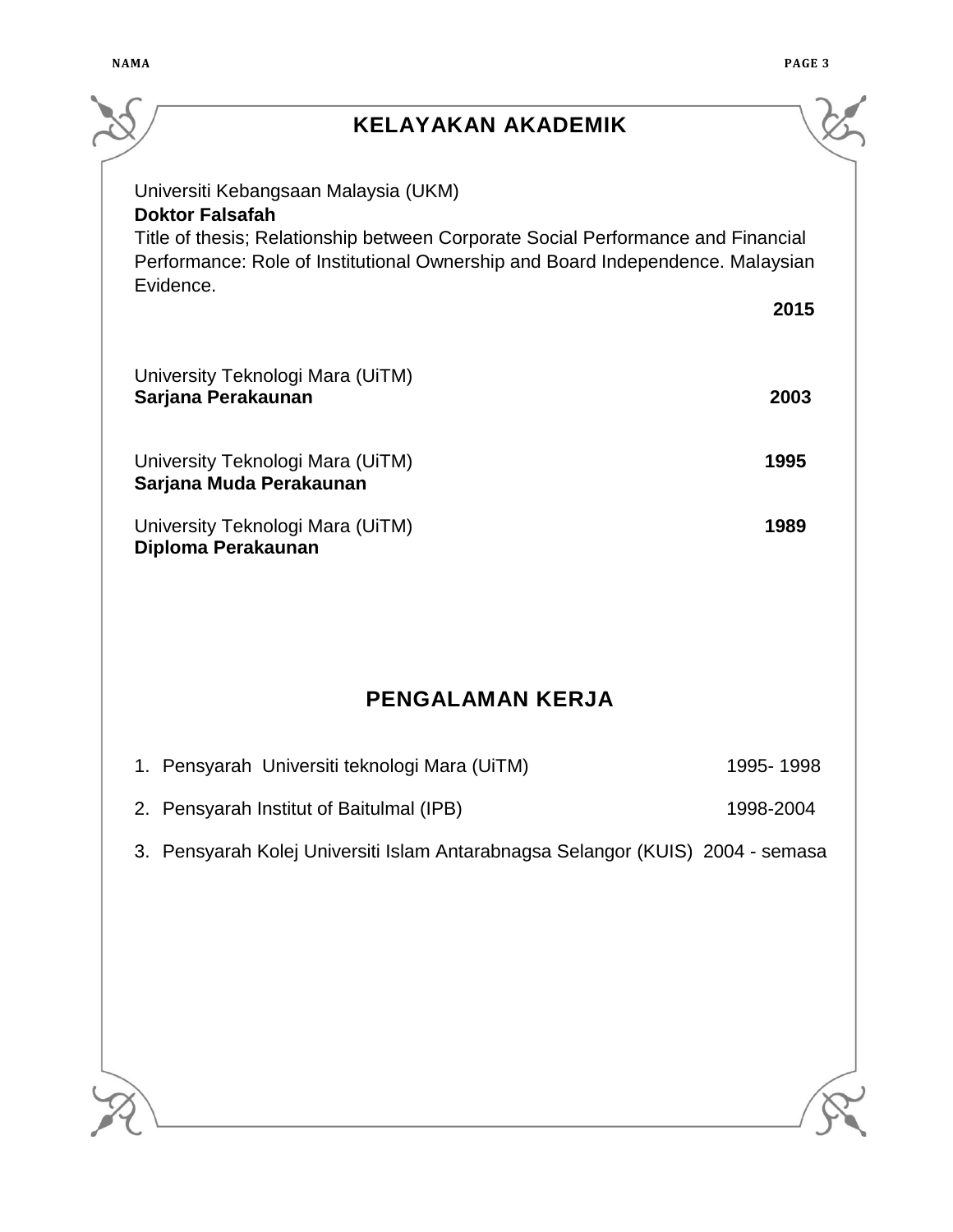$\overline{\phantom{0}}$ 

| <b>JAWATAN DALAM PENTADBIRAN</b>                                                                                             |      |
|------------------------------------------------------------------------------------------------------------------------------|------|
| 1. Penolong Rektor, Jaminan Kualiti Akademik, 1 April 2021 – 31 Mac 2023                                                     |      |
| 2. Pemangku Timbalan Rektor (Akademik dan Pengantrabangsaan), 17 September<br>2021 - 30 Oktober 2021.                        |      |
| 3. Pegawai Hal Ehwal Akademik di Pejabat Timbalan Rektor (Akademik &<br>Penyelidikan) Nov 2017- 31 March 2021.               |      |
| 4. Ketua Program PhD, Pusat Pengajian Siswazah (PPS)<br>Februari 2017- Oktober 2017.                                         |      |
| 5. Pemangku Ketua Program Jabatan Perakaunan, Fakulti Pengurusan Pengurusan<br>dan Muamalah, 18 April 2008 - 18 Jun 2008     |      |
| <b>ANUGERAH / PENGIKTARAFAN / LANTIKAN</b><br>(PERINGKAT KEBANGSAAN, ANTARABANGSA & KUIS)                                    |      |
| 1. Anugerah Khidmat Setia, Kolej Universiti Islam Antarabangsa Selangor                                                      | 2013 |
| 2. Anegerah Perkhidmatan cemerlang, Kolej Universiti Islam Antarabangsa<br>Selangor,                                         | 2018 |
| 3. Anugerah Khidmat Emas, Kolej Universiti Islam Antarabangsa Selangor.                                                      | 2019 |
| 4. Inovasi: 1. Islamic Innovation Award, Sadaga House Model (i-INOVA)<br>2. Gold Award for Sadaga House Model (i-INOVA 2018) | 2018 |
| 5. Inovasi: Pecipta, Gold Medal (Sadaqa House)<br>Researcher                                                                 | 2019 |
| 6. Inovasi Peringkat Antarabangsa: Gold Medal: Sadaqa House Model.                                                           | 2022 |
|                                                                                                                              |      |
|                                                                                                                              |      |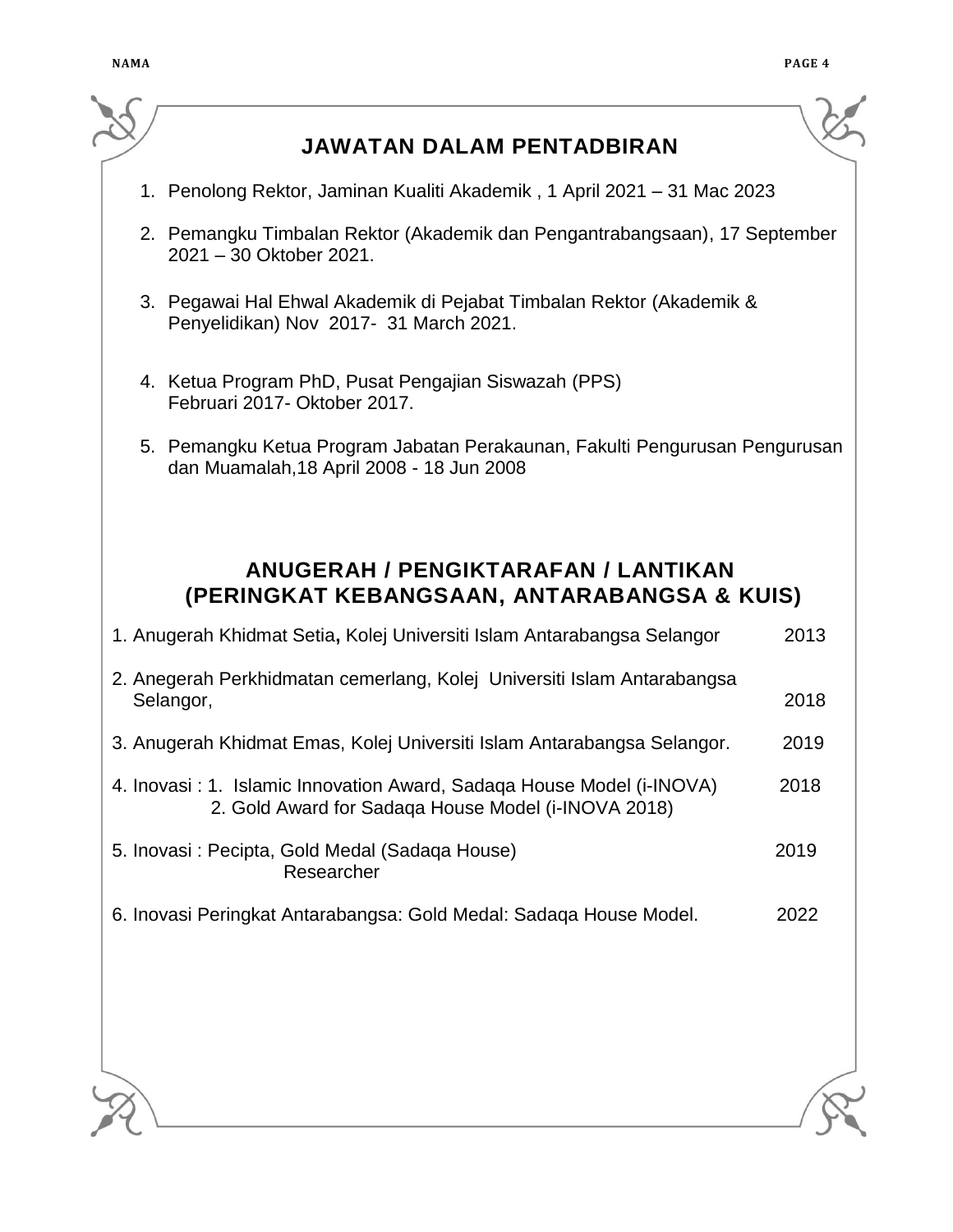| <b>Agensi</b><br><b>IRCIEF, KUIS</b><br>Nama Jurnal/Monograp/Garis Panduan<br>Journal of managemnet amf Muamalah |
|------------------------------------------------------------------------------------------------------------------|
|                                                                                                                  |
|                                                                                                                  |
|                                                                                                                  |
|                                                                                                                  |
|                                                                                                                  |
|                                                                                                                  |
|                                                                                                                  |
|                                                                                                                  |
| Journal of Managemnet and Muamalah                                                                               |
| Journal Of Sulatan Alaudin Shah (JSAS)                                                                           |
| Journal of Islamic Economics and Finance                                                                         |
| Associate<br>Member                                                                                              |
|                                                                                                                  |
|                                                                                                                  |
|                                                                                                                  |
|                                                                                                                  |
|                                                                                                                  |
|                                                                                                                  |
|                                                                                                                  |
|                                                                                                                  |
|                                                                                                                  |
|                                                                                                                  |
|                                                                                                                  |
| <b>Status</b>                                                                                                    |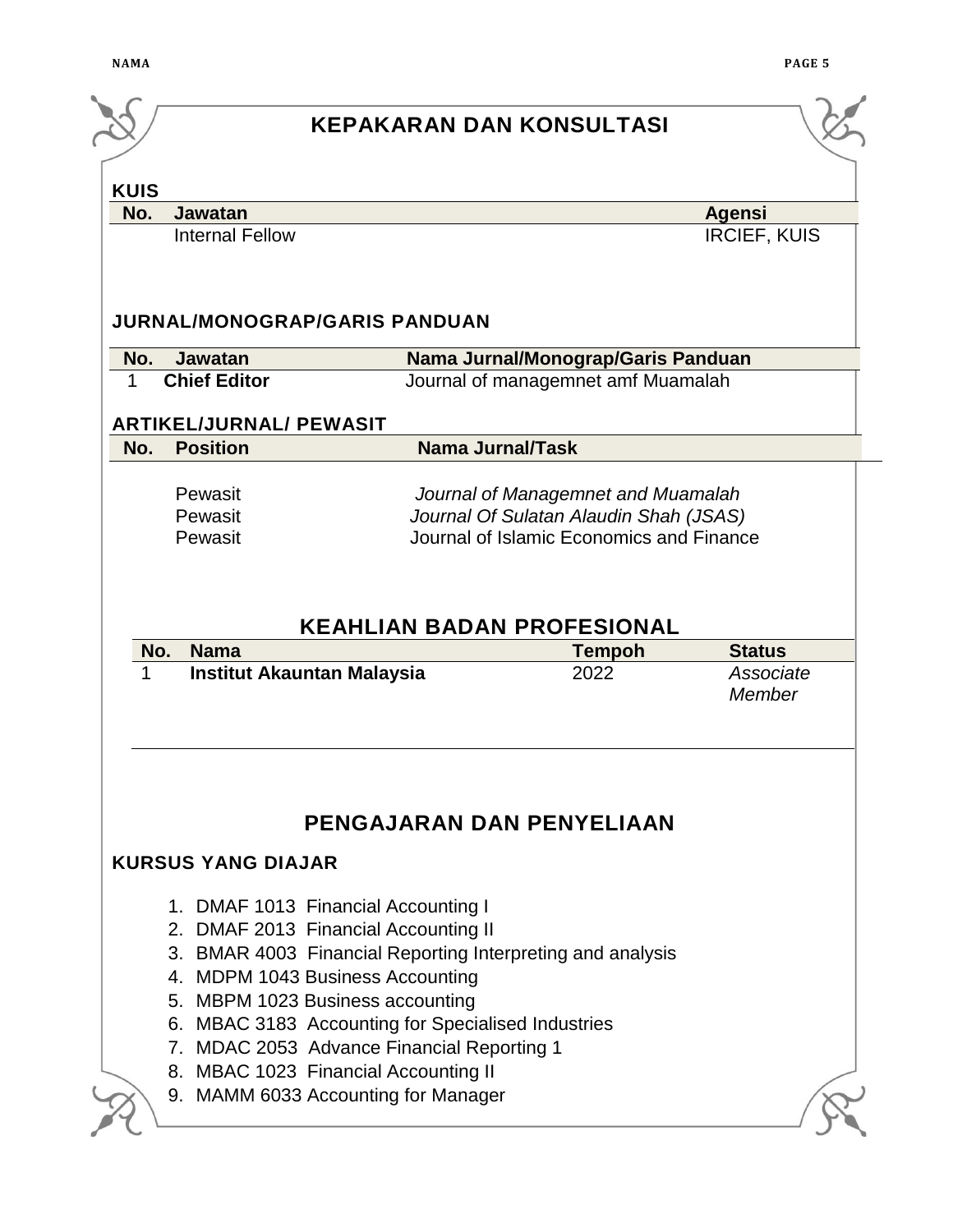10.MMMA 6020 Cotemporary Issue in Accounting

11. Costing

12. Company account

13.Taxation

# **SENARAI KURSUS YANG DijR MEGIKUT SEMESTER**

| <b>SEMESTER</b> | <b>KURSUS</b>                         | <b>TAHAP</b>  |
|-----------------|---------------------------------------|---------------|
| Sesi II 2122    | Contemporary Issue in Acounting       | PhD           |
| Sesi I 2122     | Contemporary Issue in Acounting       | <b>PhD</b>    |
| Sesi II 2022    | Contemporary Issue in Acounting       | <b>Master</b> |
|                 | <b>Advance Financial Accounting I</b> | Diploma       |

# **PENYELIAAN**

#### **Senarai Pelajar Doktor Falsaafah Yang Diselia**

| No. | Nama Pelajar<br>/Nombor Matrik | <b>Tajuk Tesis</b>                        | <b>Progres</b> |
|-----|--------------------------------|-------------------------------------------|----------------|
|     | <b>Mohamad Sofuan Bin</b>      | Foreign Banks Entry and Profitabilit: The | Progres        |
|     | <b>Mohamad Saleh</b>           | Role of Corporate Governace and           | Akhir          |
|     | 19PB02001                      | <b>Financial Freedom</b>                  |                |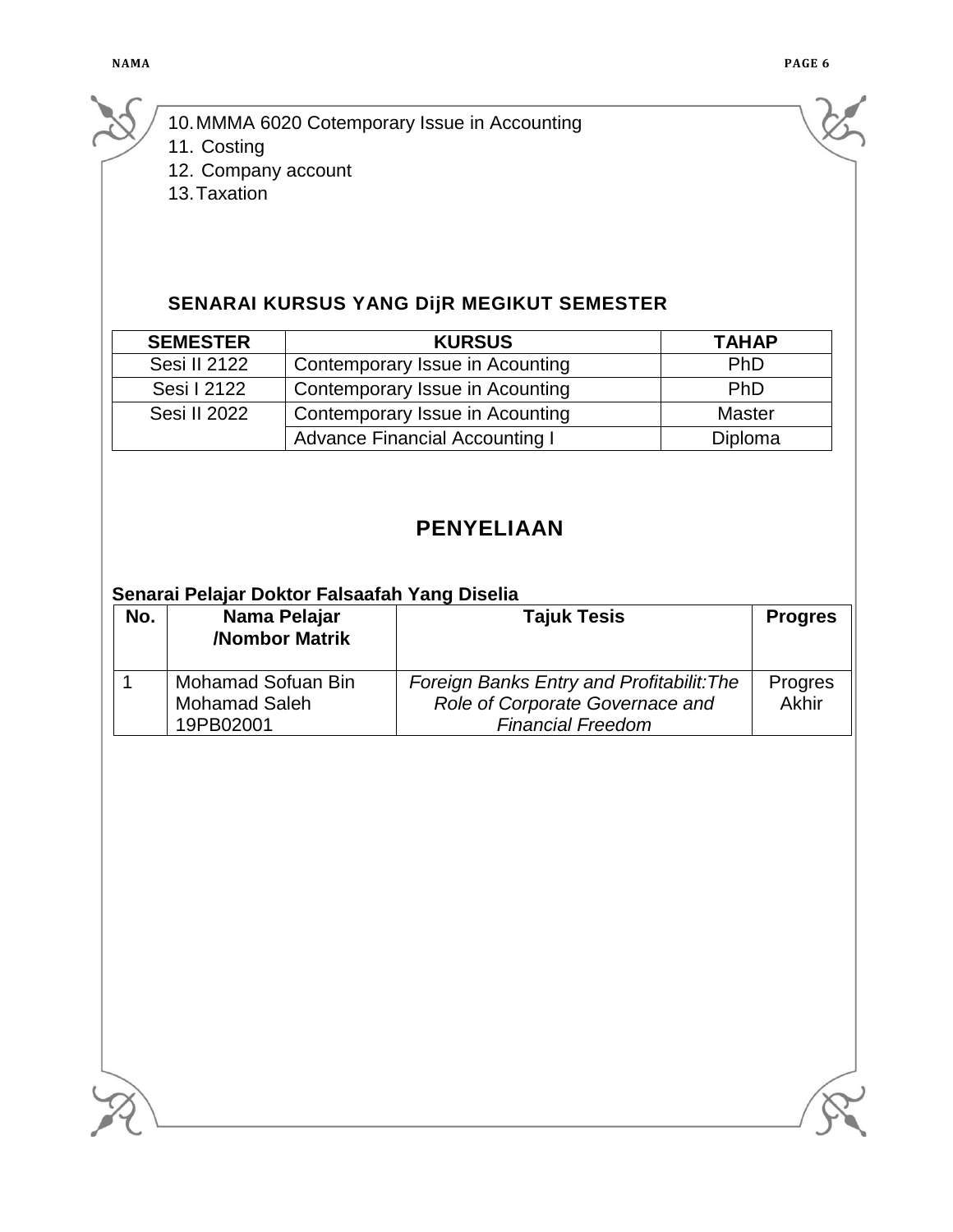|  |               |               | <b>PENYELIDIKAN</b>           |   |  |
|--|---------------|---------------|-------------------------------|---|--|
|  |               |               | Senarai Aktiviti Penyelidikan |   |  |
|  |               | Geran dalaman |                               | G |  |
|  | $\mathcal{P}$ | Geran luar    |                               |   |  |
|  |               | <b>Total</b>  |                               | 9 |  |

# **Ahli Penyelidik**

| No.            | Tajuk Kajian                                          | Dana               |
|----------------|-------------------------------------------------------|--------------------|
| 1              | Valued based Net Work: A new model for firm the       | <b>FGRS</b>        |
|                | value creation.                                       |                    |
|                | Project Leader: PM.Dr. RomlahJaffar, UKM              |                    |
|                | Involve as GRA.                                       |                    |
|                | 4.4.2012 hingga 31. 10. 2014                          |                    |
| $\overline{2}$ | Grant Sadaqa House, 1.12.2015-31.5.2016               | <b>KUIS, GPIK</b>  |
| 3              | Geran Uruf Emas, 1-4.1016 - 30.92016                  | <b>Geran MAIWP</b> |
| 4              | Financial Performance and Sustainable reporting in    | <b>KUIS, GPIK</b>  |
|                | Malaysia and Singapore, 1.12.2017 - 30.11.2018        |                    |
| 5              | Effectiveness of Audit Comitte in Zakat organisation  | <b>KUIS, GPL</b>   |
| 6              | Bank Rakyat: Transfornation Fron Conventional To Full | <b>Bank Rakyat</b> |
|                | Shariah Banking System, 1.7.2018 - 31.12.2018         |                    |
| $\overline{7}$ | Developing a waqf Model for KUIS                      | <b>KUIS</b>        |
| 9              | Kebolehlaksanaan Perkhidmatan Akreditasi oleh         | <b>MAIS</b>        |
|                | Baitul mal Selangor, 15 September 2022 - April 2022   |                    |

# **PENULISAN KAJIAN DAN PENERBITAN**

|                | Senarai Penrbitan        |                 |
|----------------|--------------------------|-----------------|
| No.            | <b>Item</b>              | <b>Bilangan</b> |
|                | <b>Buku</b>              |                 |
| $\overline{2}$ | Laporan Kajian/Monograph |                 |
| 3              | <b>Book Chapters</b>     | າ               |
| 3              | Proccedings              | ⇁               |
| <b>Total</b>   |                          | 10              |
|                |                          |                 |
|                |                          |                 |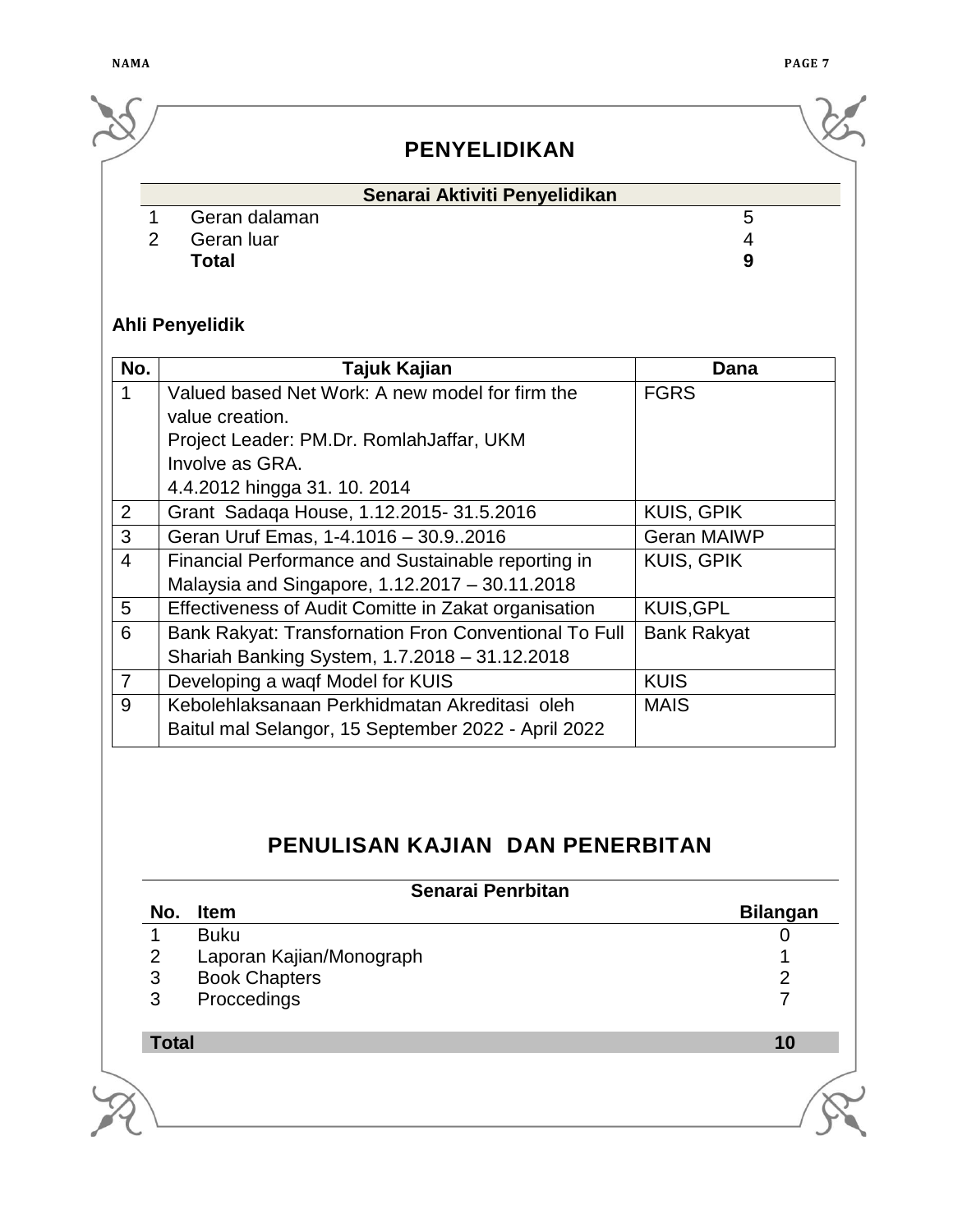# **BAB DALAM BUKU**

Book Chapter- Sadaqa House Its Viability in the Islamic Banking Framework, Chapter 5: Taxation Landscape of the Sadaqa House, Sarifah Ismail

Modul for Micro Bangkit Bank islam: Accounting for Small BusinessMudul for Micro Bangkit Bank islam: Accounting for Small Business

#### **LAPORAN KAJIAN/MONOGRAP**

1. Pelan Strageik Wakaf KUIS

#### **JURNAL**

#### **JURNAL – PENULIS UTAMA**

Journal Management and Muamalah. Vol 7 No.2 (2017). Zainab Aman & Sarifah Ismail The Effect of The Board Of Directors' Characteristics On Corporate Sustainability Reporting.

#### **JURNAL – PENULIS BERSAMA**

MyJICT, Malaysian Journal of Information & Communication Volume 2, 2017, Issue (1) Normazaini Saleh, Zuhana Zakaria & sarifah Ismail .Komunikasi Merentas Sempadan Kerja Melalui Teknologi dan Media Sosial:KesanTerhadap Peningkatan Konflik Kerja-Keluraga

Journal Management and Muamalah, Vol 6 No 1, 2016, Sarifah Ismail, Teh Suhaila Tajaruddin dan Zainab Aman . The Role Of Institutional Ownership In The Relationship Between Financial and Social Performance.

### **PROSIDING**

Sarifah Ismail 2017. The Relationship Between Institutional Ownership On Corporate Social Performance: Malaysian Evidence. Proceeding 3<sup>rd</sup> International Conference on Economic and banking.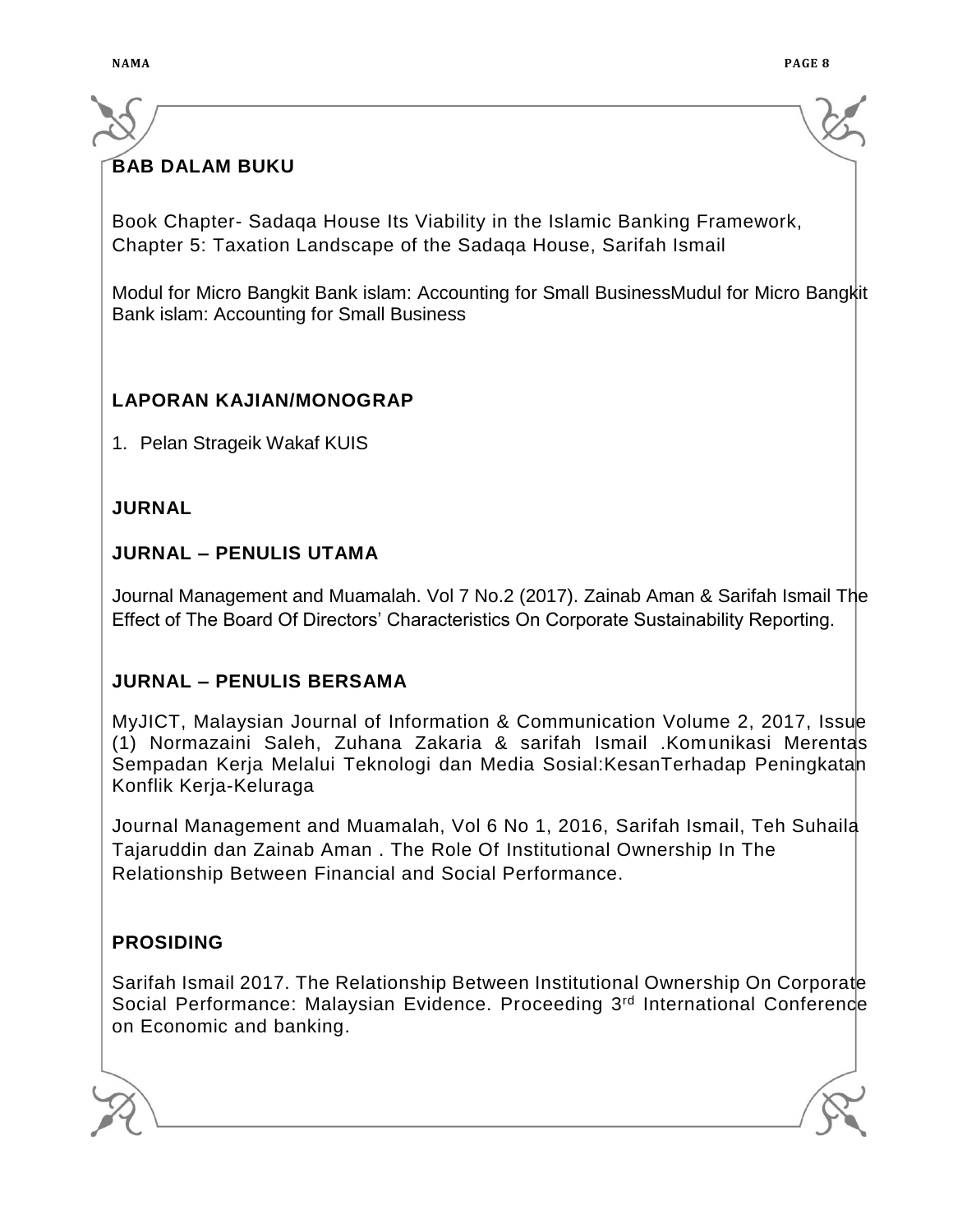Nor Aimi Mohamad Puad & Sarifah Ismail, Shariah audit Processin Takaful Industry 2016. Proceding International Conference on Post Graduate (ICPR 2016)

Sarifah Ismail, Suhaimi Jaffar and Normazaini Saleh 2015. Analysis of corporate social performance (CSP) level of Malaysian public listed Companies.Proceeding on International conference on management.

Sarifah Ismail, The Suhaila and ZainabAman 2015.TheModerationg Role Of Institutional Investor In Relationship Between Financial Performance And Corporate Social Performance: Malaysian Evidence..Proceeding On International Conference On Management).

Teh Suhaila, Sarifah Ismail And Zainab Aman. 2014. *Management Accounting* Practice In Non-Profit Religious Organization: A Case Study InLembaga Zakat Selangor. Proceeding Conference On Management)

Sarifah Ismail And Romlah Jaffar.The Role Of Board Independence In Financial And Social Performance Relationship 2011. Proceeding International Conference On Accounting, Business and Economics )

Noor Suhaila Saharuddin and Sarifah Ismail 2008.*Tax Compliance Of Small*  Enterpreneur.Proceding Internatioanal Conference Enterpreneurship.